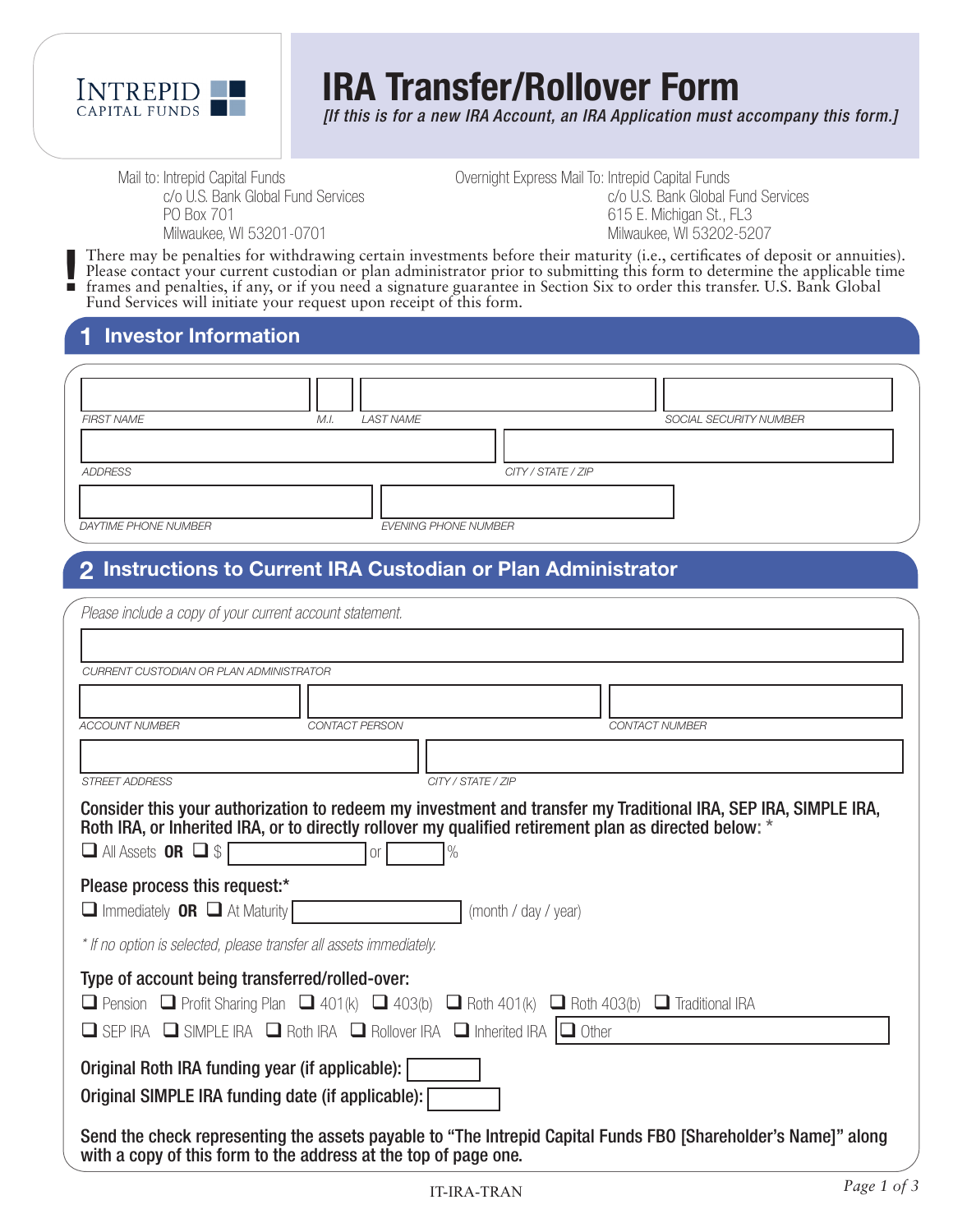## **3 Investment Selection**

A Intrepid Capital Funds IRA Account Application must be completed to process this transfer if a new account is being established. The Fund(s) and the allocation(s) specified on the Application will be used if they are different from those indicated below.

|                                                                               | <b>NEW</b> | EXISTING | ACCOUNT # (IF APPLICABLE) | <b>AMOUNT</b> |           | $\%$ |
|-------------------------------------------------------------------------------|------------|----------|---------------------------|---------------|-----------|------|
| $\Box$ Intrepid Capital Fund<br>Investor Class 1606 Inst. Class 1613          |            |          |                           |               | <b>OR</b> |      |
| Intrepid Small Cap Fund<br>$\Box$ Investor Class 1607 $\Box$ Inst. Class 1612 |            |          |                           |               | <b>OR</b> |      |
| Intrepid Income Fund**<br>$\Box$ Inst. Class 1614                             |            |          |                           |               | <b>OR</b> |      |
| $\Box$ FA Prime Obligations Class A 1609                                      | └┙         |          |                           |               | <b>OR</b> |      |
| **The Intrepid Income Fund offers only an Institutional Share Class           |            |          |                           |               |           |      |

## **4 Required Minimum Distribution (RMD) Age Information**

#### **Check one of the following:**

 $\Box$  I am under RMD age and do not turn RMD age at anytime during this calendar year.

#### **OR**

 $\Box$  I am RMD age or older and understand that no part of my required minimum distribution is eligible for transfer or rollover. I further understand that there may be significant tax penalties if a transfer or rollover of my required distribution occurs.

# **5 Conversion of Traditional IRA to Roth IRA - Optional**

I am converting assets from a Traditional IRA to a Roth IRA. Upon receiving the assets from my current Custodian, I instruct the Fund's transfer agent to invest the proceeds into a new or existing Roth IRA account, as indicated in Section Two. I understand this may be a taxable event. By signing below I agree that I am solely responsible for all tax consequences of this conversion.

*OWNER'S SIGNATURE\* DATE (MM/DD/YYYY)*

*\*The Fund's Transfer Agent cannot process the conversion without a signature above.*